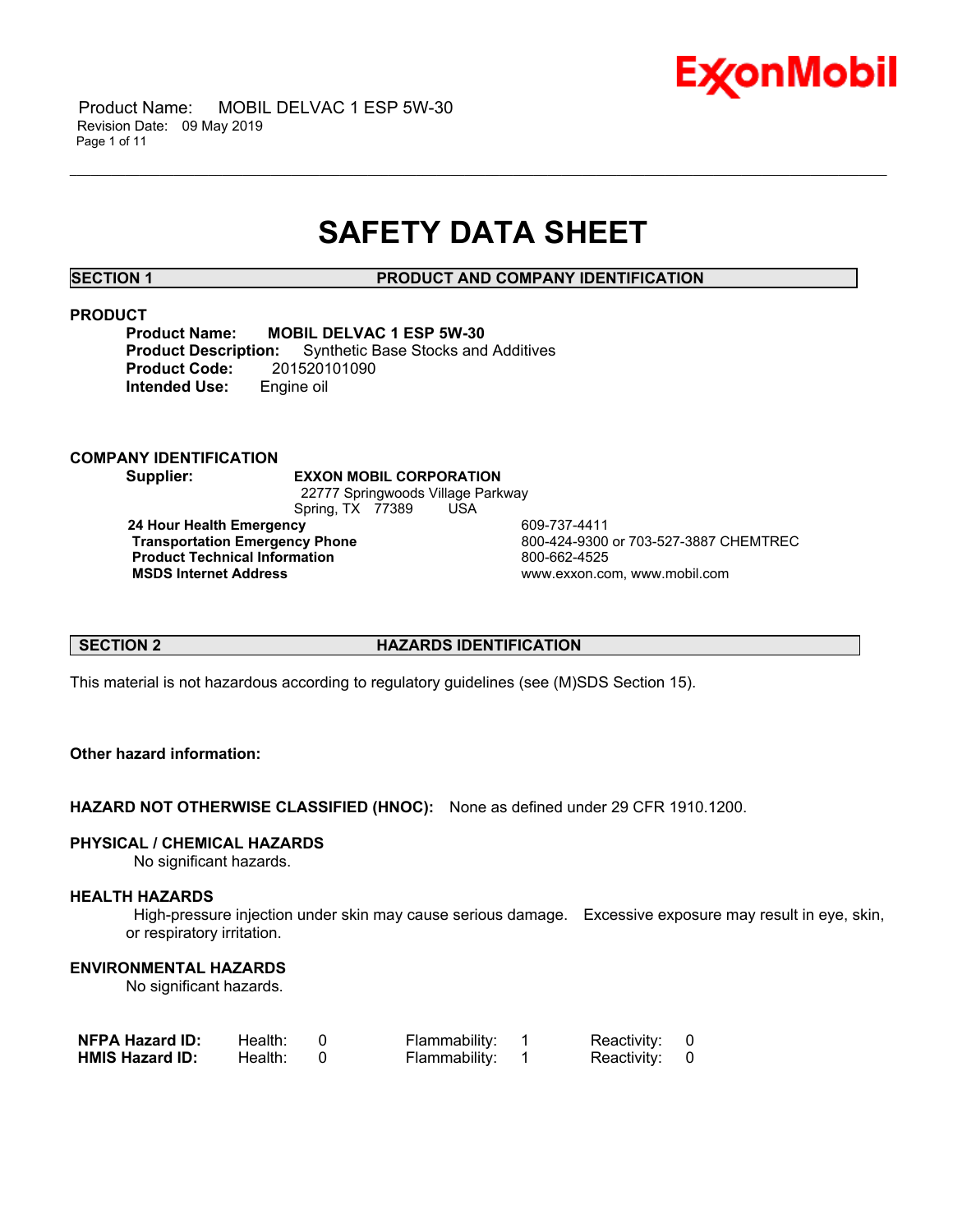

 Product Name: MOBIL DELVAC 1 ESP 5W-30 Revision Date: 09 May 2019 Page 2 of 11

**NOTE:** This material should not be used for any other purpose than the intended use in Section 1 without expert advice. Health studies have shown that chemical exposure may cause potential human health risks which may vary from person to person.

\_\_\_\_\_\_\_\_\_\_\_\_\_\_\_\_\_\_\_\_\_\_\_\_\_\_\_\_\_\_\_\_\_\_\_\_\_\_\_\_\_\_\_\_\_\_\_\_\_\_\_\_\_\_\_\_\_\_\_\_\_\_\_\_\_\_\_\_\_\_\_\_\_\_\_\_\_\_\_\_\_\_\_\_\_\_\_\_\_\_\_\_\_\_\_\_\_\_\_\_\_\_\_\_\_\_\_\_\_\_\_\_\_\_\_\_\_\_

# **SECTION 3 COMPOSITION / INFORMATION ON INGREDIENTS**

This material is defined as a mixture.

### **Hazardous Substance(s) or Complex Substance(s) required for disclosure**

| <b>Name</b>                                                                                              | CAS#        | Concentration* | <b>GHS Hazard Codes</b>         |
|----------------------------------------------------------------------------------------------------------|-------------|----------------|---------------------------------|
| BENZENE PROPANOIC ACID, 3,5-BIS(1,1-<br>DIMETHYLETHYL)-4-HYDROXY-, C7-9 BRANCHED<br><b>JALKYL ESTERS</b> | 125643-61-0 | $1 - 5\%$      | H413                            |
| DISTILLATES, HEAVY, C18-50 - BRANCHED, CYCLIC<br><b>AND LINEAR</b>                                       | 848301-69-9 | $20 - 530\%$   | H <sub>304</sub>                |
| LUB OILS (PET), HYDROTREATED NEUTRAL OIL-<br>BASEDC20-50                                                 | 72623-87-1  | $1 - 5\%$      | H <sub>304</sub>                |
| LUBRICATING OILS (PETROLEUM), HYDROTREATED<br>INEUTRAL OIL-BASED                                         | 72623-86-0  | $1 - 5\%$      | H <sub>304</sub>                |
| <b>ISEVERELY HYDROTREATED HEAVY PARAFFINIC</b><br><b>IDISTILLATE</b>                                     | 64742-54-7  | $1 - 5\%$      | H <sub>304</sub>                |
| <b>IZINC ALKYL DITHIOPHOSPHATE</b>                                                                       | 113706-15-3 | $0.1 - 5.1\%$  | H303, H315, H318, H401,<br>H411 |

\* All concentrations are percent by weight unless material is a gas. Gas concentrations are in percent by volume.

As per paragraph (i) of 29 CFR 1910.1200, formulation is considered a trade secret and specific chemical identity and exact percentage (concentration) of composition may have been withheld. Specific chemical identity and exact percentage composition will be provided to health professionals, employees, or designated representatives in accordance with applicable provisions of paragraph (i).

#### **SECTION 4 FIRST AID MEASURES**

#### **INHALATION**

Remove from further exposure. For those providing assistance, avoid exposure to yourself or others. Use adequate respiratory protection. If respiratory irritation, dizziness, nausea, or unconsciousness occurs, seek immediate medical assistance. If breathing has stopped, assist ventilation with a mechanical device or use mouth-to-mouth resuscitation.

# **SKIN CONTACT**

Wash contact areas with soap and water. If product is injected into or under the skin, or into any part of the body, regardless of the appearance of the wound or its size, the individual should be evaluated immediately by a physician as a surgical emergency. Even though initial symptoms from high pressure injection may be minimal or absent, early surgical treatment within the first few hours may significantly reduce the ultimate extent of injury.

# **EYE CONTACT**

Flush thoroughly with water. If irritation occurs, get medical assistance.

#### **INGESTION**

First aid is normally not required. Seek medical attention if discomfort occurs.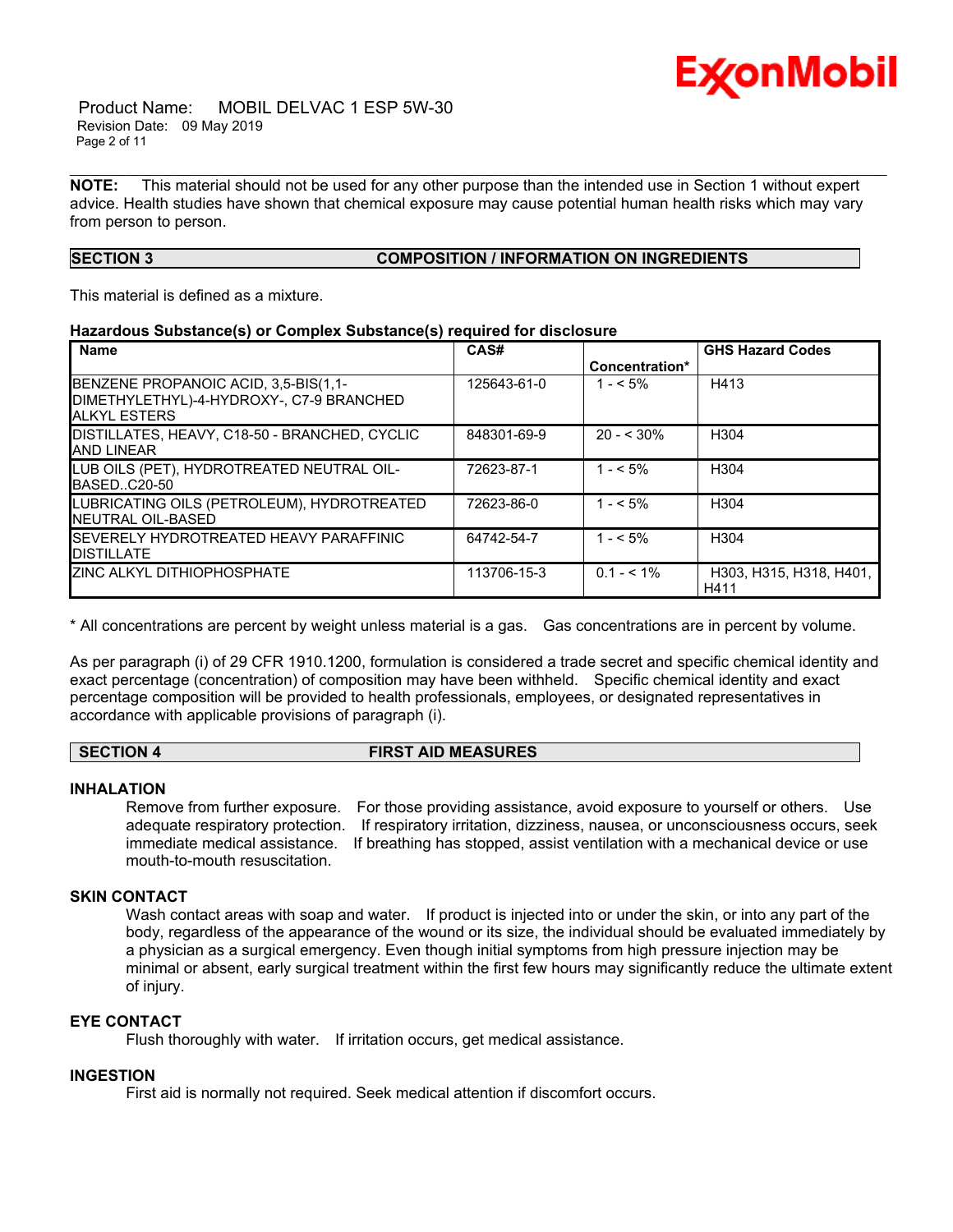

### **SECTION 5 FIRE FIGHTING MEASURES**

\_\_\_\_\_\_\_\_\_\_\_\_\_\_\_\_\_\_\_\_\_\_\_\_\_\_\_\_\_\_\_\_\_\_\_\_\_\_\_\_\_\_\_\_\_\_\_\_\_\_\_\_\_\_\_\_\_\_\_\_\_\_\_\_\_\_\_\_\_\_\_\_\_\_\_\_\_\_\_\_\_\_\_\_\_\_\_\_\_\_\_\_\_\_\_\_\_\_\_\_\_\_\_\_\_\_\_\_\_\_\_\_\_\_\_\_\_\_

### **EXTINGUISHING MEDIA**

**Appropriate Extinguishing Media:** Use water fog, foam, dry chemical or carbon dioxide (CO2) to extinguish flames.

**Inappropriate Extinguishing Media:** Straight Streams of Water

#### **FIRE FIGHTING**

**Fire Fighting Instructions:** Evacuate area. Prevent runoff from fire control or dilution from entering streams, sewers, or drinking water supply. Firefighters should use standard protective equipment and in enclosed spaces, self-contained breathing apparatus (SCBA). Use water spray to cool fire exposed surfaces and to protect personnel.

**Hazardous Combustion Products:** Aldehydes, Incomplete combustion products, Oxides of carbon, Smoke, Fume, Sulfur oxides

# **FLAMMABILITY PROPERTIES**

**Flash Point [Method]:** 241°C (466°F) [ASTM D-92] **Flammable Limits (Approximate volume % in air):** LEL: 0.9 UEL: 7.0 **Autoignition Temperature:** N/D

# **SECTION 6 ACCIDENTAL RELEASE MEASURES**

#### **NOTIFICATION PROCEDURES**

In the event of a spill or accidental release, notify relevant authorities in accordance with all applicable regulations. US regulations require reporting releases of this material to the environment which exceed the applicable reportable quantity or oil spills which could reach any waterway including intermittent dry creeks. The National Response Center can be reached at (800)424-8802.

# **PROTECTIVE MEASURES**

Avoid contact with spilled material. See Section 5 for fire fighting information. See the Hazard Identification Section for Significant Hazards. See Section 4 for First Aid Advice. See Section 8 for advice on the minimum requirements for personal protective equipment. Additional protective measures may be necessary, depending on the specific circumstances and/or the expert judgment of the emergency responders.

#### **SPILL MANAGEMENT**

Land Spill: Stop leak if you can do it without risk. Recover by pumping or with suitable absorbent.

**Water Spill:** Stop leak if you can do it without risk. Confine the spill immediately with booms. Warn other shipping. Remove from the surface by skimming or with suitable absorbents. Seek the advice of a specialist before using dispersants.

Water spill and land spill recommendations are based on the most likely spill scenario for this material;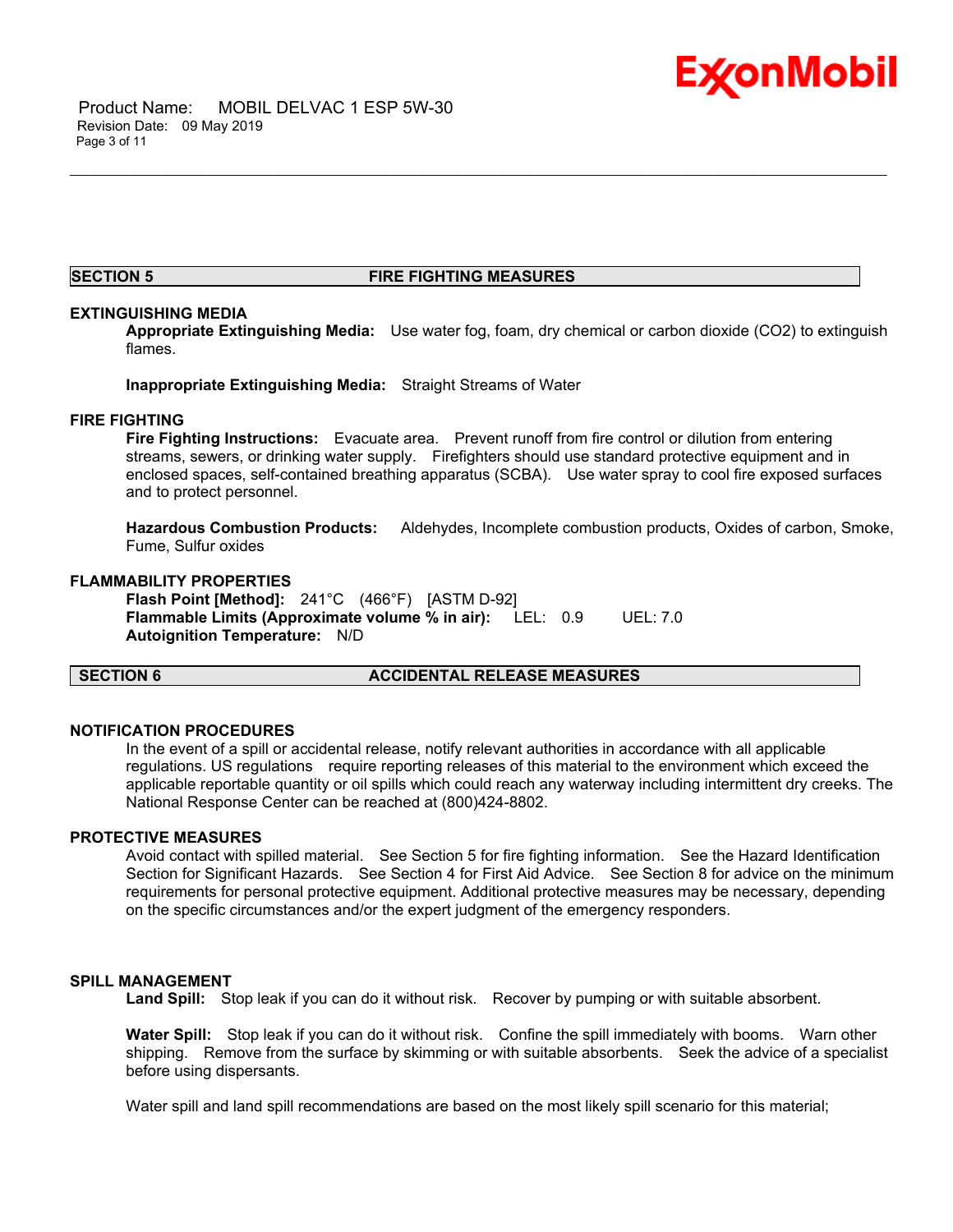

 Product Name: MOBIL DELVAC 1 ESP 5W-30 Revision Date: 09 May 2019 Page 4 of 11

> however, geographic conditions, wind, temperature, (and in the case of a water spill) wave and current direction and speed may greatly influence the appropriate action to be taken. For this reason, local experts should be consulted. Note: Local regulations may prescribe or limit action to be taken.

### **ENVIRONMENTAL PRECAUTIONS**

Large Spills: Dike far ahead of liquid spill for later recovery and disposal. Prevent entry into waterways, sewers, basements or confined areas.

\_\_\_\_\_\_\_\_\_\_\_\_\_\_\_\_\_\_\_\_\_\_\_\_\_\_\_\_\_\_\_\_\_\_\_\_\_\_\_\_\_\_\_\_\_\_\_\_\_\_\_\_\_\_\_\_\_\_\_\_\_\_\_\_\_\_\_\_\_\_\_\_\_\_\_\_\_\_\_\_\_\_\_\_\_\_\_\_\_\_\_\_\_\_\_\_\_\_\_\_\_\_\_\_\_\_\_\_\_\_\_\_\_\_\_\_\_\_

# **SECTION 7 HANDLING AND STORAGE**

#### **HANDLING**

Avoid contact with used product. Prevent small spills and leakage to avoid slip hazard. Material can accumulate static charges which may cause an electrical spark (ignition source). When the material is handled in bulk, an electrical spark could ignite any flammable vapors from liquids or residues that may be present (e.g., during switch-loading operations). Use proper bonding and/or ground procedures. However, bonding and grounds may not eliminate the hazard from static accumulation. Consult local applicable standards for guidance. Additional references include American Petroleum Institute 2003 (Protection Against Ignitions Arising out of Static, Lightning and Stray Currents) or National Fire Protection Agency 77 (Recommended Practice on Static Electricity) or CENELEC CLC/TR 50404 (Electrostatics - Code of practice for the avoidance of hazards due to static electricity).

**Static Accumulator:** This material is a static accumulator.

#### **STORAGE**

The type of container used to store the material may affect static accumulation and dissipation. Do not store in open or unlabelled containers. Keep away from incompatible materials.

# **SECTION 8 EXPOSURE CONTROLS / PERSONAL PROTECTION**

#### **EXPOSURE LIMIT VALUES**

**Exposure limits/standards (Note: Exposure limits are not additive)**

| <b>Substance Name</b>                                                      | Form                   | <b>Limit / Standard</b> |                    | <b>NOTE</b> | <b>Source</b> |
|----------------------------------------------------------------------------|------------------------|-------------------------|--------------------|-------------|---------------|
| LUB OILS (PET), HYDROTREATED<br>NEUTRAL OIL-BASEDC20-50                    | Inhalable<br>fraction. | <b>TWA</b>              | $5 \text{ mg/m}$   | N/A         | <b>ACGIH</b>  |
| LUBRICATING OILS (PETROLEUM),<br>HYDROTREATED NEUTRAL OIL-<br><b>BASED</b> | Inhalable<br>fraction. | <b>TWA</b>              | $5 \text{ mg/m}$ 3 | N/A         | <b>ACGIH</b>  |
| SEVERELY HYDROTREATED HEAVY<br>PARAFFINIC DISTILLATE                       | Mist.                  | <b>TWA</b>              | $5 \text{ mg/m}$   | N/A         | OSHA 71       |
| SEVERELY HYDROTREATED HEAVY<br><b>PARAFFINIC DISTILLATE</b>                | Inhalable<br>fraction. | <b>TWA</b>              | $5 \text{ mg/m}$   | N/A         | <b>ACGIH</b>  |

**Exposure limits/standards for materials that can be formed when handling this product:** When mists/aerosols can occur the following are recommended:  $5 \text{ mg/m}^3$  - ACGIH TLV (inhalable fraction),  $5 \text{ mg/m}^3$  - OSHA PEL.

NOTE: Limits/standards shown for guidance only. Follow applicable regulations.

No biological limits allocated.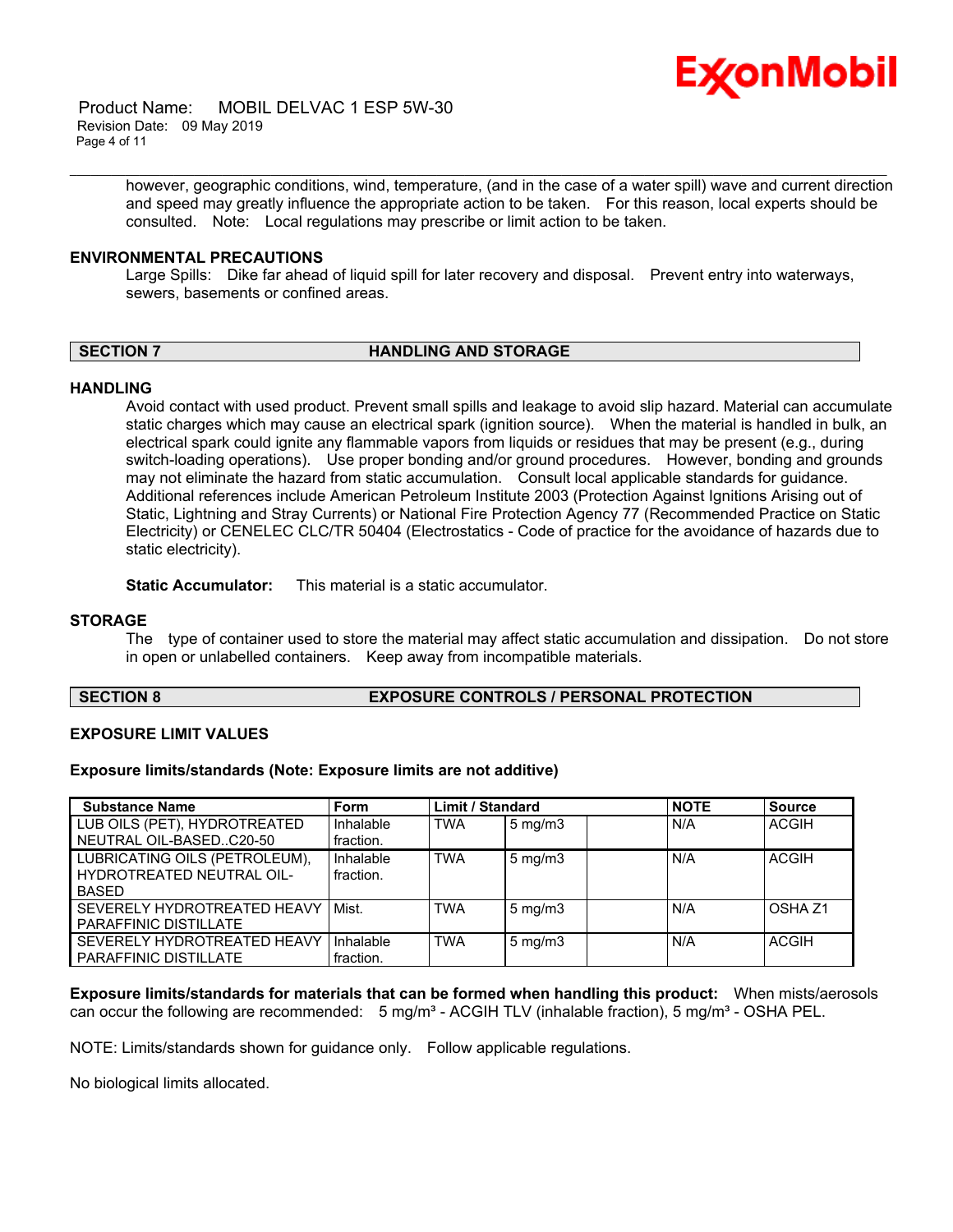

 Product Name: MOBIL DELVAC 1 ESP 5W-30 Revision Date: 09 May 2019 Page 5 of 11

# **ENGINEERING CONTROLS**

The level of protection and types of controls necessary will vary depending upon potential exposure conditions. Control measures to consider:

No special requirements under ordinary conditions of use and with adequate ventilation.

\_\_\_\_\_\_\_\_\_\_\_\_\_\_\_\_\_\_\_\_\_\_\_\_\_\_\_\_\_\_\_\_\_\_\_\_\_\_\_\_\_\_\_\_\_\_\_\_\_\_\_\_\_\_\_\_\_\_\_\_\_\_\_\_\_\_\_\_\_\_\_\_\_\_\_\_\_\_\_\_\_\_\_\_\_\_\_\_\_\_\_\_\_\_\_\_\_\_\_\_\_\_\_\_\_\_\_\_\_\_\_\_\_\_\_\_\_\_

### **PERSONAL PROTECTION**

Personal protective equipment selections vary based on potential exposure conditions such as applications, handling practices, concentration and ventilation. Information on the selection of protective equipment for use with this material, as provided below, is based upon intended, normal usage.

**Respiratory Protection:** If engineering controls do not maintain airborne contaminant concentrations at a level which is adequate to protect worker health, an approved respirator may be appropriate. Respirator selection, use, and maintenance must be in accordance with regulatory requirements, if applicable. Types of respirators to be considered for this material include:

No special requirements under ordinary conditions of use and with adequate ventilation.

For high airborne concentrations, use an approved supplied-air respirator, operated in positive pressure mode. Supplied air respirators with an escape bottle may be appropriate when oxygen levels are inadequate, gas/vapor warning properties are poor, or if air purifying filter capacity/rating may be exceeded.

**Hand Protection:** Any specific glove information provided is based on published literature and glove manufacturer data. Glove suitability and breakthrough time will differ depending on the specific use conditions. Contact the glove manufacturer for specific advice on glove selection and breakthrough times for your use conditions. Inspect and replace worn or damaged gloves. The types of gloves to be considered for this material include:

No protection is ordinarily required under normal conditions of use.

**Eye Protection:** If contact is likely, safety glasses with side shields are recommended.

**Skin and Body Protection:** Any specific clothing information provided is based on published literature or manufacturer data. The types of clothing to be considered for this material include:

 No skin protection is ordinarily required under normal conditions of use. In accordance with good industrial hygiene practices, precautions should be taken to avoid skin contact.

**Specific Hygiene Measures:** Always observe good personal hygiene measures, such as washing after handling the material and before eating, drinking, and/or smoking. Routinely wash work clothing and protective equipment to remove contaminants. Discard contaminated clothing and footwear that cannot be cleaned. Practice good housekeeping.

#### **ENVIRONMENTAL CONTROLS**

 Comply with applicable environmental regulations limiting discharge to air, water and soil. Protect the environment by applying appropriate control measures to prevent or limit emissions.

# **SECTION 9 PHYSICAL AND CHEMICAL PROPERTIES**

**Note: Physical and chemical properties are provided for safety, health and environmental considerations only**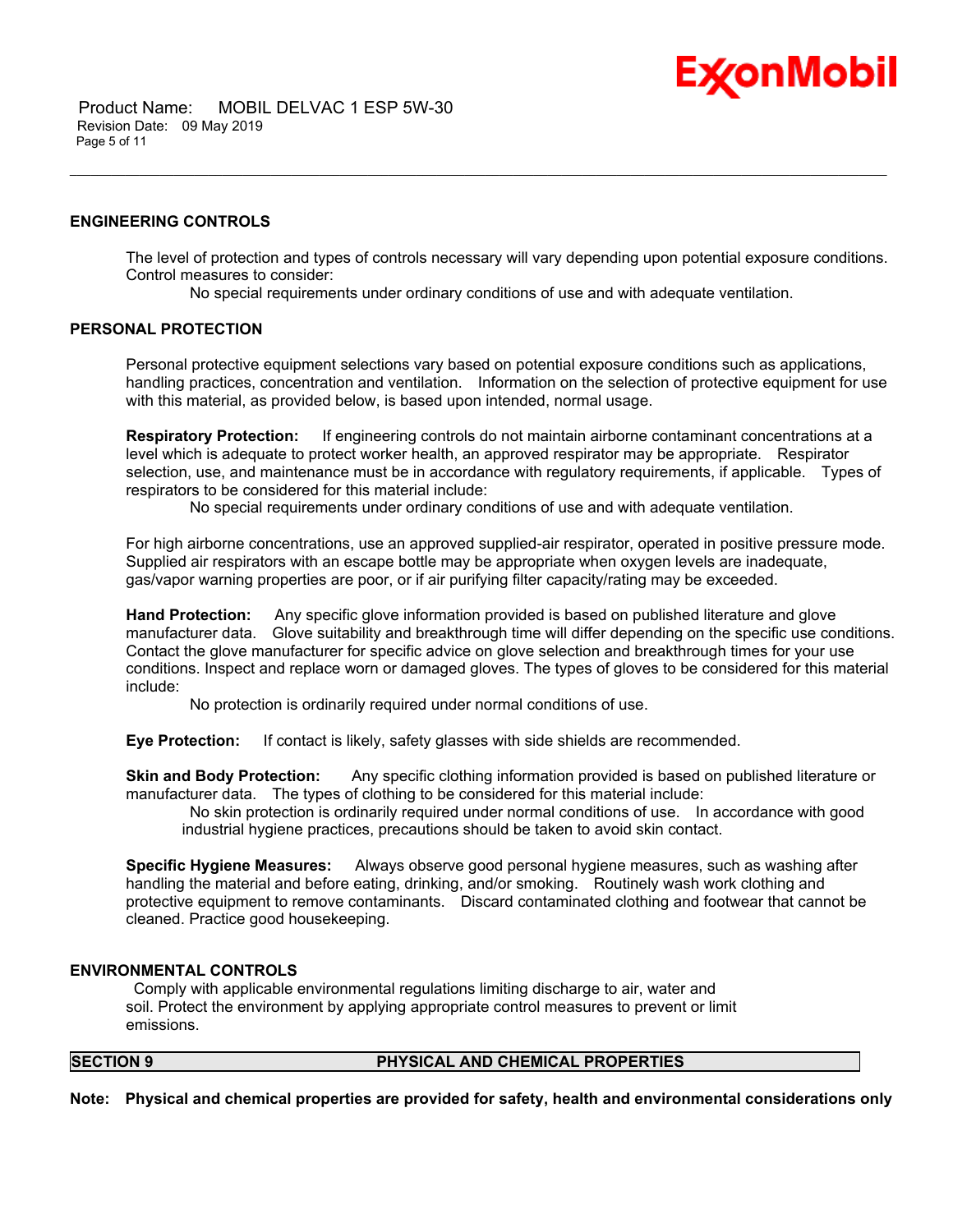

 Product Name: MOBIL DELVAC 1 ESP 5W-30 Revision Date: 09 May 2019 Page 6 of 11

**and may not fully represent product specifications. Contact the Supplier for additional information.**

\_\_\_\_\_\_\_\_\_\_\_\_\_\_\_\_\_\_\_\_\_\_\_\_\_\_\_\_\_\_\_\_\_\_\_\_\_\_\_\_\_\_\_\_\_\_\_\_\_\_\_\_\_\_\_\_\_\_\_\_\_\_\_\_\_\_\_\_\_\_\_\_\_\_\_\_\_\_\_\_\_\_\_\_\_\_\_\_\_\_\_\_\_\_\_\_\_\_\_\_\_\_\_\_\_\_\_\_\_\_\_\_\_\_\_\_\_\_

### **GENERAL INFORMATION**

**Physical State:** Liquid **Color:** Amber **Odor:** Characteristic **Odor Threshold:** N/D

### **IMPORTANT HEALTH, SAFETY, AND ENVIRONMENTAL INFORMATION**

**Relative Density (at 15.6 °C):** 0.851 [ASTM D1298] **Flammability (Solid, Gas):** N/A **Flash Point [Method]:** 241°C (466°F) [ASTM D-92] **Flammable Limits (Approximate volume % in air):** LEL: 0.9 UEL: 7.0 **Autoignition Temperature:** N/D **Boiling Point / Range:** > 316°C (600°F) **Decomposition Temperature:** N/D **Vapor Density (Air = 1):** > 2 at 101 kPa **Vapor Pressure:** < 0.013 kPa (0.1 mm Hg) at 20 °C **Evaporation Rate (n-butyl acetate = 1):** N/D **pH:** N/A **Log Pow (n-Octanol/Water Partition Coefficient):** > 3.5 **Solubility in Water:** Negligible **Viscosity:** 73.2 cSt (73.2 mm2/sec) at 40 °C | 11.95 cSt (11.95 mm2/sec) at 100°C [ASTM D 445] **Oxidizing Properties:** See Hazards Identification Section.

# **OTHER INFORMATION**

**Freezing Point:** N/D **Melting Point:** N/A **Pour Point:** -42°C (-44°F) [ASTM D97]

#### **SECTION 10 STABILITY AND REACTIVITY**

**REACTIVITY:** See sub-sections below.

**STABILITY:** Material is stable under normal conditions.

**CONDITIONS TO AVOID:** Excessive heat. High energy sources of ignition.

**MATERIALS TO AVOID:** Strong oxidizers

**HAZARDOUS DECOMPOSITION PRODUCTS:** Material does not decompose at ambient temperatures.

**POSSIBILITY OF HAZARDOUS REACTIONS:** Hazardous polymerization will not occur.

#### **SECTION 11 TOXICOLOGICAL INFORMATION**

# **INFORMATION ON TOXICOLOGICAL EFFECTS**

| <b>Hazard Class</b>                   | <b>Conclusion / Remarks</b>                             |  |  |
|---------------------------------------|---------------------------------------------------------|--|--|
| <b>Inhalation</b>                     |                                                         |  |  |
| Acute Toxicity: No end point data for | Minimally Toxic. Based on assessment of the components. |  |  |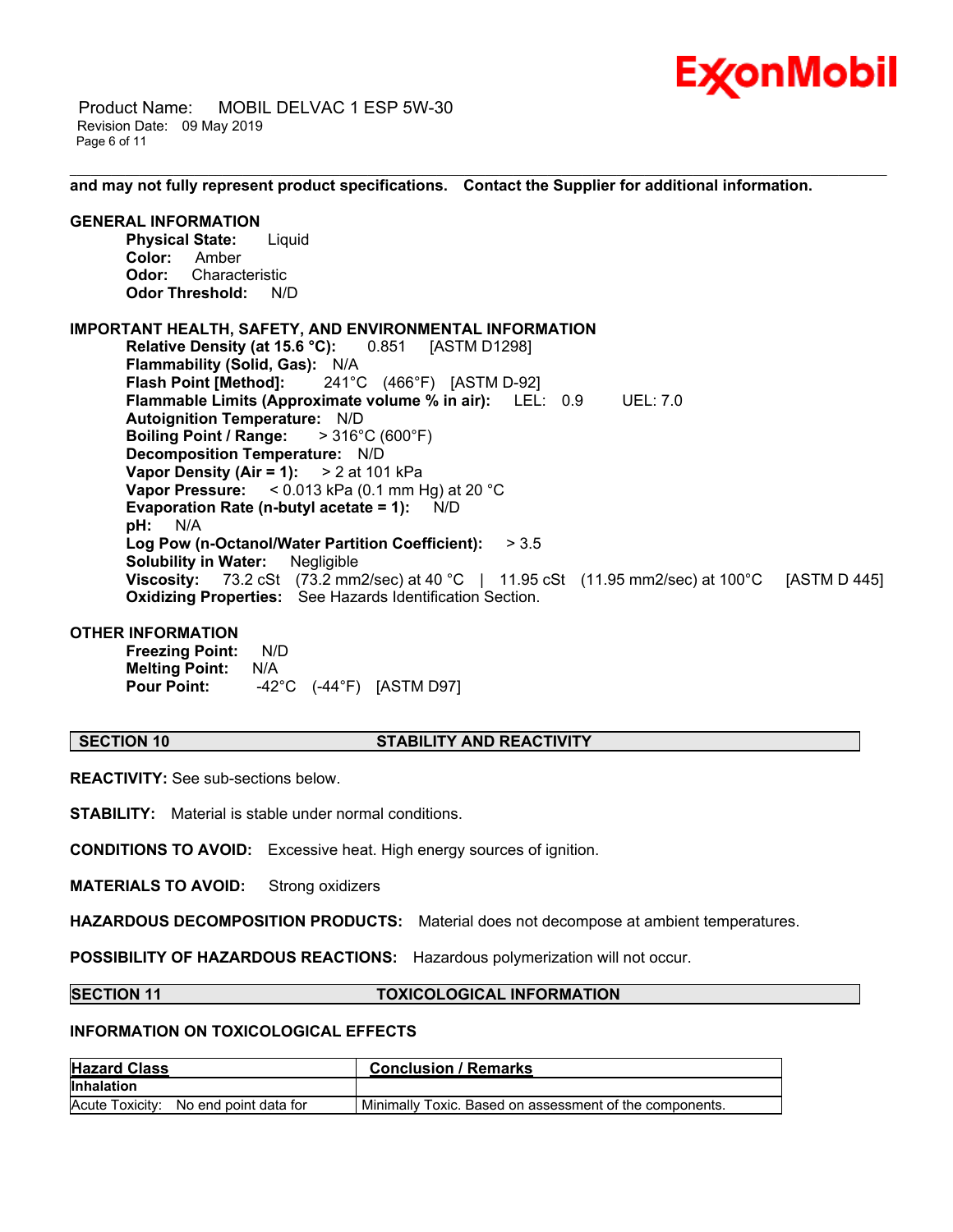

 Product Name: MOBIL DELVAC 1 ESP 5W-30 Revision Date: 09 May 2019 Page 7 of 11

| material.                                                         |                                                                                                                   |
|-------------------------------------------------------------------|-------------------------------------------------------------------------------------------------------------------|
| Irritation: No end point data for material.                       | Negligible hazard at ambient/normal handling temperatures.                                                        |
| Ingestion                                                         |                                                                                                                   |
| Acute Toxicity: No end point data for<br>material.                | Minimally Toxic. Based on assessment of the components.                                                           |
| <b>Skin</b>                                                       |                                                                                                                   |
| Acute Toxicity: No end point data for<br>material.                | Minimally Toxic. Based on assessment of the components.                                                           |
| Skin Corrosion/Irritation: No end point data<br>lfor material.    | Negligible irritation to skin at ambient temperatures. Based on<br>assessment of the components.                  |
| <b>Eye</b>                                                        |                                                                                                                   |
| Serious Eye Damage/Irritation: No end point<br>data for material. | May cause mild, short-lasting discomfort to eyes. Based on<br>assessment of the components.                       |
| Sensitization                                                     |                                                                                                                   |
| Respiratory Sensitization: No end point data<br>lfor material.    | Not expected to be a respiratory sensitizer.                                                                      |
| Skin Sensitization: No end point data for<br>material.            | Not expected to be a skin sensitizer. Based on assessment of the<br>components.                                   |
| Aspiration: Data available.                                       | Not expected to be an aspiration hazard. Based on physico-<br>chemical properties of the material.                |
| Germ Cell Mutagenicity: No end point data<br>for material.        | Not expected to be a germ cell mutagen. Based on assessment of<br>the components.                                 |
| Carcinogenicity: No end point data for<br>material.               | Not expected to cause cancer. Based on assessment of the<br>components.                                           |
| Reproductive Toxicity: No end point data<br>for material.         | Not expected to be a reproductive toxicant. Based on assessment<br>of the components.                             |
| Lactation: No end point data for material.                        | Not expected to cause harm to breast-fed children.                                                                |
| <b>Specific Target Organ Toxicity (STOT)</b>                      |                                                                                                                   |
| Single Exposure: No end point data for<br>material.               | Not expected to cause organ damage from a single exposure.                                                        |
| Repeated Exposure: No end point data for<br>material.             | Not expected to cause organ damage from prolonged or repeated<br>exposure. Based on assessment of the components. |

\_\_\_\_\_\_\_\_\_\_\_\_\_\_\_\_\_\_\_\_\_\_\_\_\_\_\_\_\_\_\_\_\_\_\_\_\_\_\_\_\_\_\_\_\_\_\_\_\_\_\_\_\_\_\_\_\_\_\_\_\_\_\_\_\_\_\_\_\_\_\_\_\_\_\_\_\_\_\_\_\_\_\_\_\_\_\_\_\_\_\_\_\_\_\_\_\_\_\_\_\_\_\_\_\_\_\_\_\_\_\_\_\_\_\_\_\_\_

# **OTHER INFORMATION For the product itself:**

Diesel engine oils: Not carcinogenic in animals tests. Used and unused diesel engine oils did not produce any carcinogenic effects in chronic mouse skin painting studies.

 Oils that are used in gasoline engines may become hazardous and display the following properties: Carcinogenic in animal tests. Caused mutations in vitro. Possible allergen and photoallergen. Contains polycyclic aromatic compounds (PAC) from combustion products of gasoline and/or thermal degradation products.

# **Contains:**

Synthetic base oils: Not expected to cause significant health effects under conditions of normal use, based on laboratory studies with the same or similar materials. Not mutagenic or genotoxic. Not sensitizing in test animals and humans.

**The following ingredients are cited on the lists below:** None.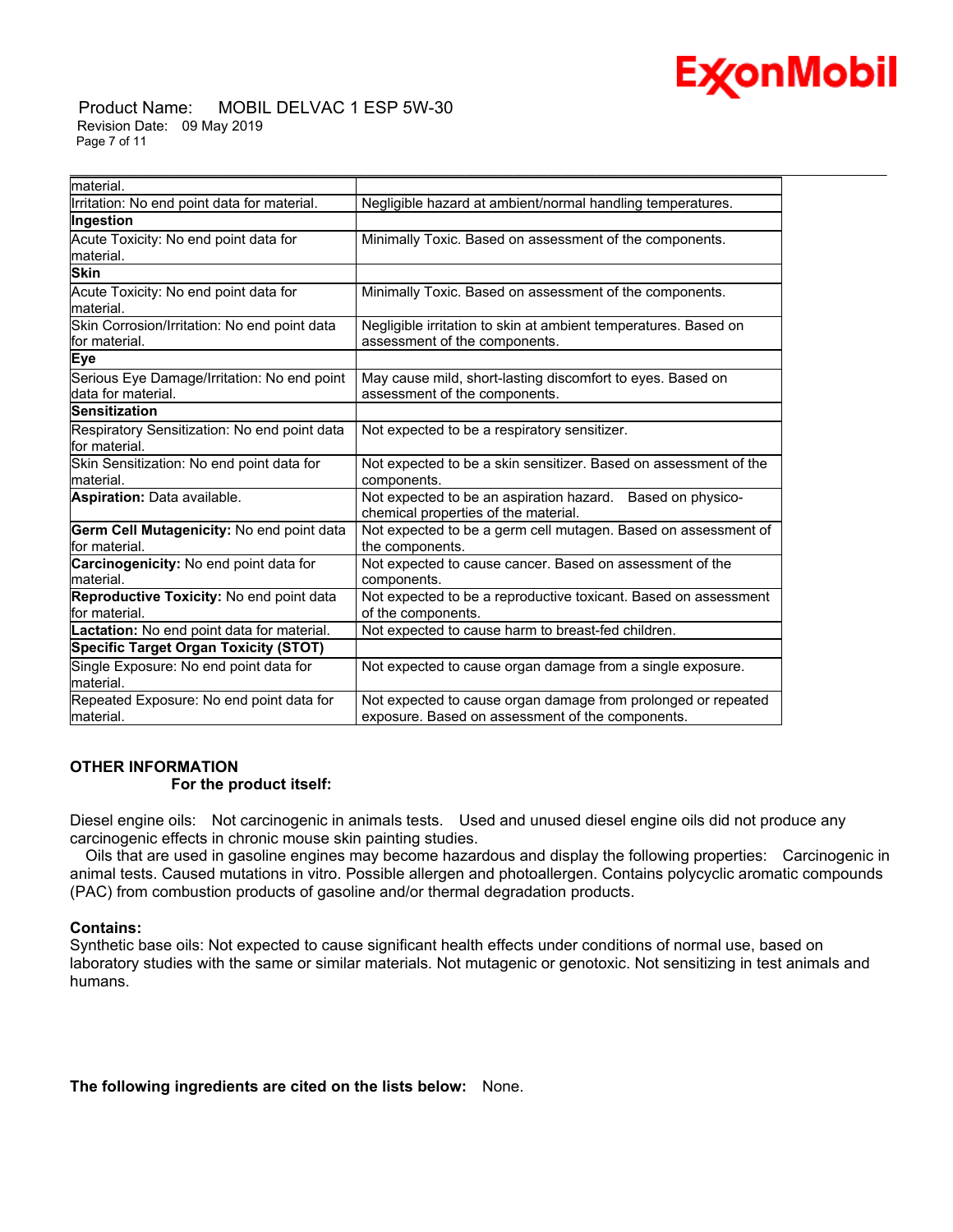

 Product Name: MOBIL DELVAC 1 ESP 5W-30 Revision Date: 09 May 2019 Page 8 of 11

|               | --REGULATORY LISTS SEARCHED-- |                 |
|---------------|-------------------------------|-----------------|
| 1 = NTP CARC  | $3 = IARC 1$                  | $5 = IARC 2B$   |
| $2 =$ NTP SUS | $4 = IARC 2A$                 | $6 = OSHA CARC$ |

# **SECTION 12 ECOLOGICAL INFORMATION**

The information given is based on data for the material, components of the material, or for similar materials, through the application of bridging principals.

\_\_\_\_\_\_\_\_\_\_\_\_\_\_\_\_\_\_\_\_\_\_\_\_\_\_\_\_\_\_\_\_\_\_\_\_\_\_\_\_\_\_\_\_\_\_\_\_\_\_\_\_\_\_\_\_\_\_\_\_\_\_\_\_\_\_\_\_\_\_\_\_\_\_\_\_\_\_\_\_\_\_\_\_\_\_\_\_\_\_\_\_\_\_\_\_\_\_\_\_\_\_\_\_\_\_\_\_\_\_\_\_\_\_\_\_\_\_

#### **ECOTOXICITY**

Material -- Not expected to be harmful to aquatic organisms.

### **MOBILITY**

 Base oil component -- Low solubility and floats and is expected to migrate from water to the land. Expected to partition to sediment and wastewater solids.

# **SECTION 13 DISPOSAL CONSIDERATIONS**

Disposal recommendations based on material as supplied. Disposal must be in accordance with current applicable laws and regulations, and material characteristics at time of disposal.

#### **DISPOSAL RECOMMENDATIONS**

 Product is suitable for burning in an enclosed controlled burner for fuel value or disposal by supervised incineration at very high temperatures to prevent formation of undesirable combustion products. Protect the environment. Dispose of used oil at designated sites. Minimize skin contact. Do not mix used oils with solvents, brake fluids or coolants.

# **REGULATORY DISPOSAL INFORMATION**

 RCRA Information: The unused product, in our opinion, is not specifically listed by the EPA as a hazardous waste (40 CFR, Part 261D), nor is it formulated to contain materials which are listed as hazardous wastes. It does not exhibit the hazardous characteristics of ignitability, corrositivity or reactivity and is not formulated with contaminants as determined by the Toxicity Characteristic Leaching Procedure (TCLP). However, used product may be regulated.

**Empty Container Warning** Empty Container Warning (where applicable): Empty containers may contain residue and can be dangerous. Do not attempt to refill or clean containers without proper instructions. Empty drums should be completely drained and safely stored until appropriately reconditioned or disposed. Empty containers should be taken for recycling, recovery, or disposal through suitably qualified or licensed contractor and in accordance with governmental regulations. DO NOT PRESSURISE, CUT, WELD, BRAZE, SOLDER, DRILL, GRIND, OR EXPOSE SUCH CONTAINERS TO HEAT, FLAME, SPARKS, STATIC ELECTRICITY, OR OTHER SOURCES OF IGNITION. THEY MAY EXPLODE AND CAUSE INJURY OR DEATH.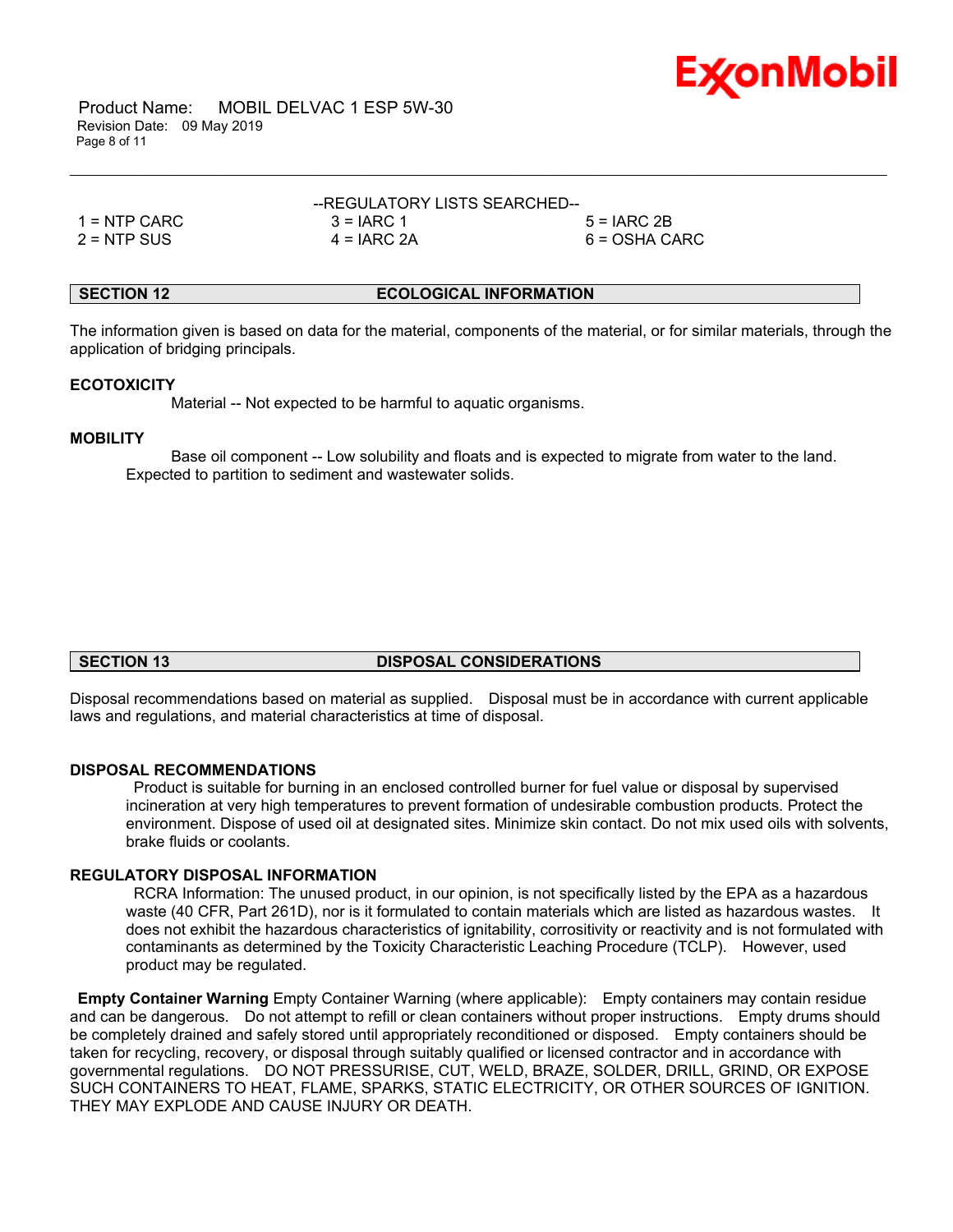

 Product Name: MOBIL DELVAC 1 ESP 5W-30 Revision Date: 09 May 2019 Page 9 of 11

#### **SECTION 14 TRANSPORT INFORMATION**

- **LAND (DOT):** Not Regulated for Land Transport
- LAND (TDG): Not Regulated for Land Transport
- **SEA (IMDG):** Not Regulated for Sea Transport according to IMDG-Code

**Marine Pollutant:** No

**AIR (IATA):** Not Regulated for Air Transport

# **SECTION 15 REGULATORY INFORMATION**

**OSHA HAZARD COMMUNICATION STANDARD:** This material is not considered hazardous in accordance with OSHA HazCom 2012, 29 CFR 1910.1200.

\_\_\_\_\_\_\_\_\_\_\_\_\_\_\_\_\_\_\_\_\_\_\_\_\_\_\_\_\_\_\_\_\_\_\_\_\_\_\_\_\_\_\_\_\_\_\_\_\_\_\_\_\_\_\_\_\_\_\_\_\_\_\_\_\_\_\_\_\_\_\_\_\_\_\_\_\_\_\_\_\_\_\_\_\_\_\_\_\_\_\_\_\_\_\_\_\_\_\_\_\_\_\_\_\_\_\_\_\_\_\_\_\_\_\_\_\_\_

**Listed or exempt from listing/notification on the following chemical inventories:** AICS, DSL, ISHL, KECI, PICCS, TCSI, TSCA

 **Special Cases:**

| .                            | $\sim$<br>Status                        |
|------------------------------|-----------------------------------------|
| $1 - 0 - 0$<br>IEUJU<br>____ | .<br>Apply<br>----------<br>estrictions |

**SARA 302:** No chemicals in this material are subject to the reporting requirements of SARA Title III, Section 302

#### **SARA (311/312) REPORTABLE GHS HAZARD CLASSES:** None.

**SARA (313) TOXIC RELEASE INVENTORY:** This material contains no chemicals subject to the supplier notification requirements of the SARA 313 Toxic Release Program.

#### **The following ingredients are cited on the lists below:**

| <b>Chemical Name</b>      | <b>CAS Number</b> | <b>List Citations</b> |
|---------------------------|-------------------|-----------------------|
| LUB OILS (PET),           | 72623-87-1        |                       |
| HYDROTREATED NEUTRAL OIL- |                   |                       |
| BASEDC20-50               |                   |                       |
| LUBRICATING OILS          | . 72623-86-0      |                       |
| (PETROLEUM),              |                   |                       |
| HYDROTREATED NEUTRAL OIL- |                   |                       |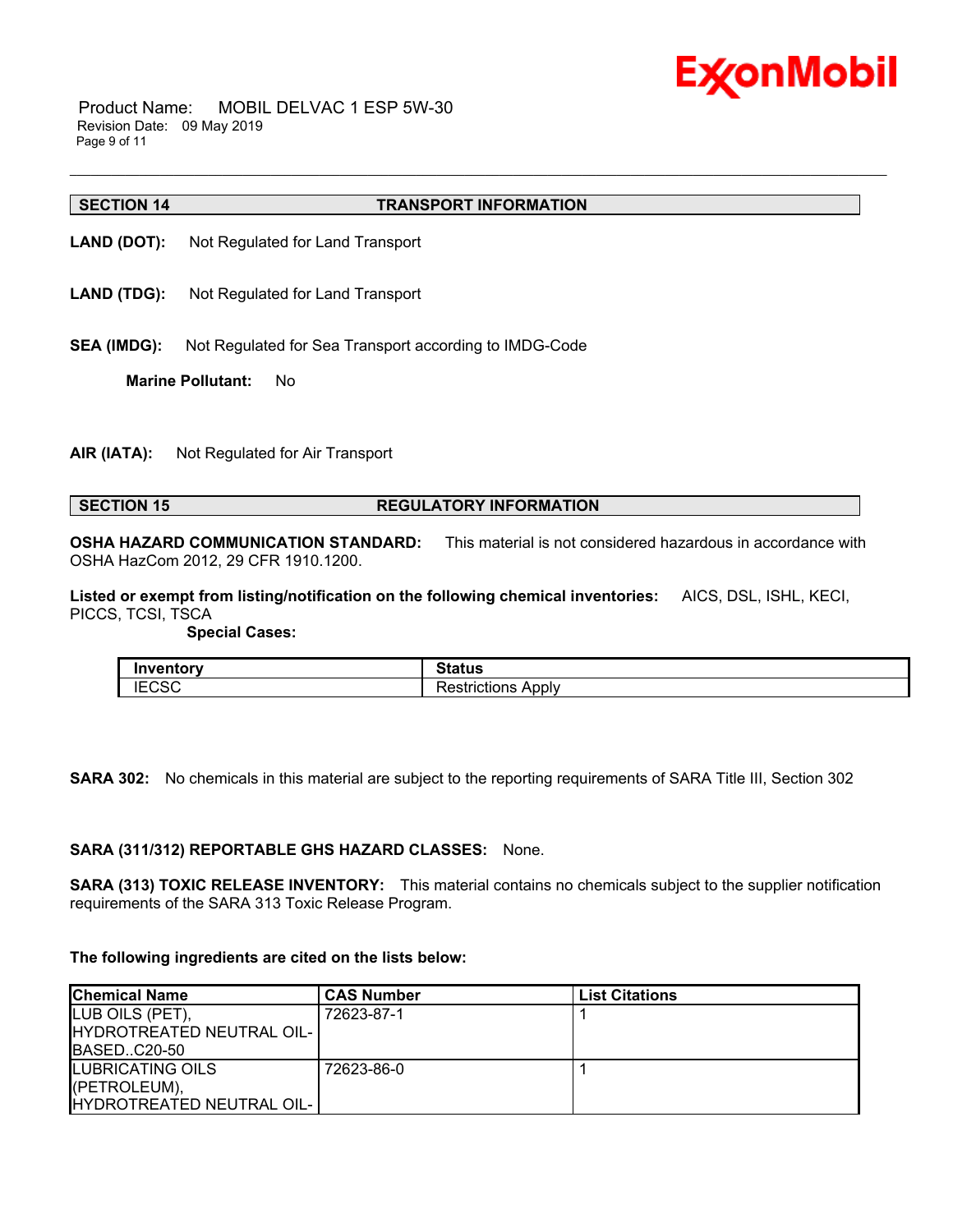

 Product Name: MOBIL DELVAC 1 ESP 5W-30 Revision Date: 09 May 2019 Page 10 of 11

| <b>BASED</b>                                                                 |             |            |  |
|------------------------------------------------------------------------------|-------------|------------|--|
| <b>SEVERELY HYDROTREATED</b><br><b>HEAVY PARAFFINIC</b><br><b>DISTILLATE</b> | 64742-54-7  | 17, 18, 19 |  |
| <b>SEVERELY HYDROTREATED</b><br><b>HEAVY PARAFFINIC</b><br><b>DISTILLATE</b> | 64742-54-7  | 19         |  |
| <b>ZINC ALKYL</b><br><b>DITHIOPHOSPHATE</b>                                  | 113706-15-3 | 15         |  |

# --REGULATORY LISTS SEARCHED--

| $1 = ACGIH ALL$ | $6 = TSCA$ 5a2     | $11 = CA$ P65 REPRO | 16 = MN RTK   |
|-----------------|--------------------|---------------------|---------------|
| $2 = ACGIH A1$  | $7 = TSCA5e$       | $12$ = CA RTK       | 17 = NJ RTK   |
| $3 = ACGIH A2$  | $8 = TSCA6$        | $13 = IL$ RTK       | $18 = PA RTK$ |
| $4 = OSHA Z$    | $9 = TSCA 12b$     | $14 = I A RTK$      | 19 = RI RTK   |
| $5 = TSCA4$     | $10 = CA$ P65 CARC | $15 = M1 293$       |               |

Code key: CARC=Carcinogen; REPRO=Reproductive

**SECTION 16 OTHER INFORMATION**

 $N/D$  = Not determined,  $N/A$  = Not applicable

# **KEY TO THE H-CODES CONTAINED IN SECTION 3 OF THIS DOCUMENT (for information only):**

H303: May be harmful if swallowed; Acute Tox Oral, Cat 5

H304: May be fatal if swallowed and enters airways; Aspiration, Cat 1

H315: Causes skin irritation; Skin Corr/Irritation, Cat 2

H318: Causes serious eye damage; Serious Eye Damage/Irr, Cat 1

H401: Toxic to aquatic life; Acute Env Tox, Cat 2

H411: Toxic to aquatic life with long lasting effects; Chronic Env Tox, Cat 2

H413: May cause long lasting harmful effects to aquatic life; Chronic Env Tox, Cat 4

# **THIS SAFETY DATA SHEET CONTAINS THE FOLLOWING REVISIONS:**

Section 08: Exposure Limits Table information was modified. Section 15: National Chemical Inventory Listing information was modified.

----------------------------------------------------------------------------------------------------------------------------------------------------- The information and recommendations contained herein are, to the best of ExxonMobil's knowledge and belief, accurate and reliable as of the date issued. You can contact ExxonMobil to insure that this document is the most current available from ExxonMobil. The information and recommendations are offered for the user's consideration and examination. It is the user's responsibility to satisfy itself that the product is suitable for the intended use. If buyer repackages this product, it is the user's responsibility to insure proper health, safety and other necessary information is included with and/or on the container. Appropriate warnings and safe-handling procedures should be provided to handlers and users. Alteration of this document is strictly prohibited. Except to the extent required by law, republication or retransmission of this document, in whole or in part, is not permitted. The term, "ExxonMobil" is used for convenience, and may include any one or more of ExxonMobil Chemical Company, Exxon Mobil Corporation, or any affiliates in which they directly or indirectly hold any interest.

-----------------------------------------------------------------------------------------------------------------------------------------------------